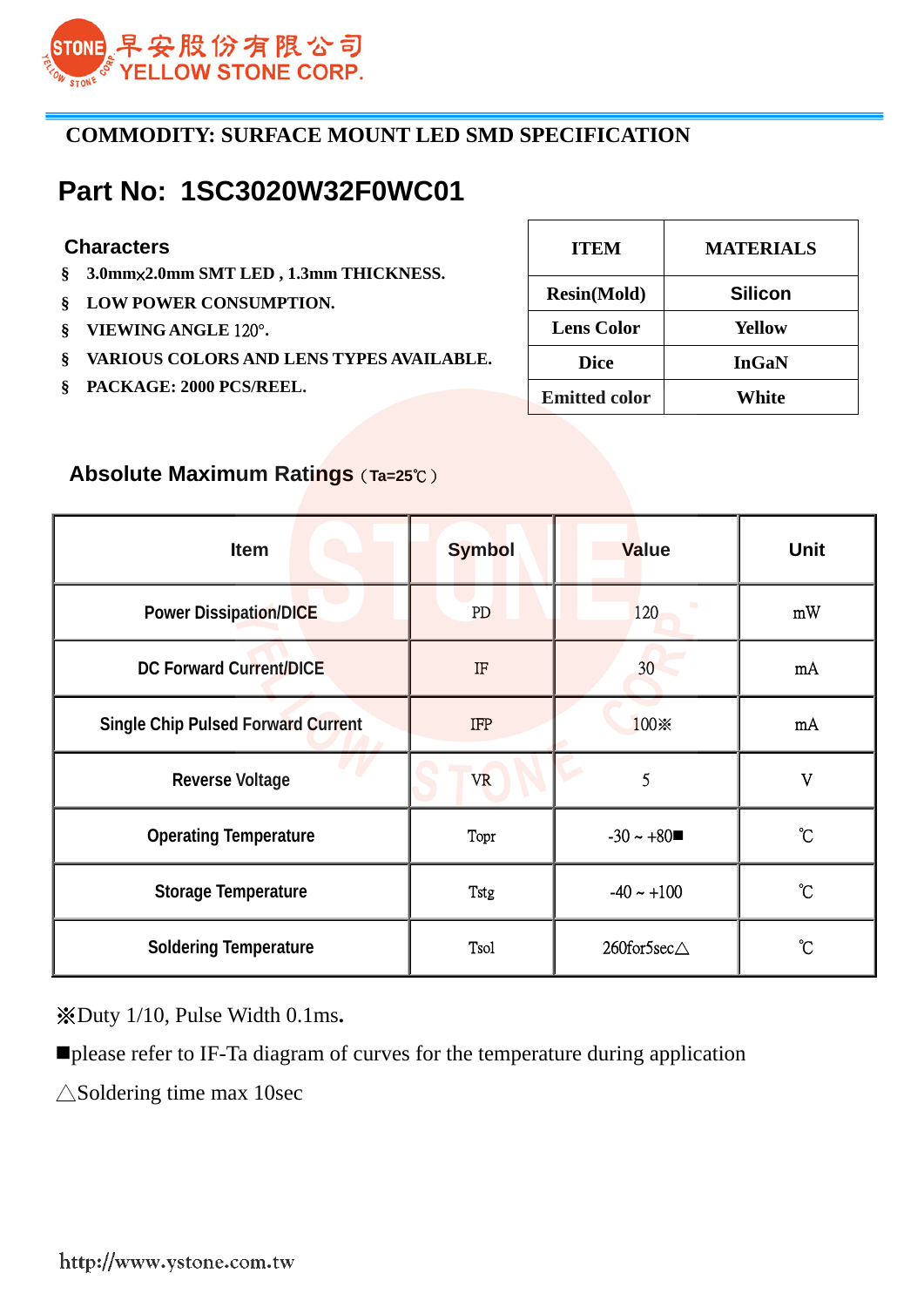

## **Electrical-Optical Characteristics**(**Ta=25**℃)

|                              |                |                 | <b>Value</b> | <b>Unit</b> |                           |                       |  |
|------------------------------|----------------|-----------------|--------------|-------------|---------------------------|-----------------------|--|
| <b>Parameter</b>             | <b>Symbol</b>  | Min.            | Typ.         | Max.        |                           | <b>Test condition</b> |  |
| <b>Forward Voltage</b>       | $\mathbf{V_f}$ | 2.8             | 3.2          | 3.6         | $\boldsymbol{\mathrm{V}}$ | $If=20mA$             |  |
| Luminous intensity           | $I_{v}$        | 2050            | 2250         | $- - -$     | mcd                       | $If=20mA$             |  |
|                              | $\Phi$ v       | $6\phantom{1}6$ | 6.5          |             | Lm                        |                       |  |
|                              | $\mathbf{X}$   |                 | 0.3176       |             | $- - -$                   | $If=20mA$             |  |
| Wavelength                   | $\mathbf{Y}$   |                 | 0.3270       | - - -       | ---                       | $If=20mA$             |  |
| <b>Reverse Current</b>       | Ir             | $\mathbf{L}$    |              | 10          | $\mu$ A                   | $V_r = 5V$            |  |
| Viewing angle                | $2 \theta$ 1/2 | $\overline{a}$  | 120          | ---         | Deg                       | $If=20mA$             |  |
| <b>Color Rendering Index</b> | <b>CRI</b>     |                 | 70           |             |                           | $If = 20mA$           |  |

▲ 1.Luminous intensity (IV)  $\pm$ 10%, Forward Voltage (VF)  $\pm$ 0.1V, Wavelength (X,Y)  $\pm$ 0.01  **CRI**±**5.** 

 **2.IS standard testing** 

# **Range of bins**

| <b>Bin</b> | <b>BinB</b>      | <b>BinC</b> | <b>BinD</b>      | <b>BinE</b> | <b>BinF</b> | <b>BinG</b> | <b>BinH</b> |
|------------|------------------|-------------|------------------|-------------|-------------|-------------|-------------|
| VF(V)      | $2.8 - 2.9$      | $2.9 - 3.0$ | $3.0 - 3.1$      | $3.1 - 3.2$ | $3.2 - 3.3$ | $3.3 - 3.4$ | $3.4 - 3.5$ |
| <b>Bin</b> | <b>Binl</b>      |             |                  |             |             |             |             |
| VF(V)      | $3.5 - 3.6$      |             |                  |             |             |             |             |
| <b>Bin</b> | Bin <sub>6</sub> | Bin7        | Bin <sub>8</sub> |             |             |             |             |
| Iv(mcd)    | 2050-2250        | 2250-2450   | 2450-2650        |             |             |             |             |
| Bin        |                  |             |                  |             |             |             |             |
| WL(nm)     | <b>SP</b>        | <b>SQ</b>   | <b>SR</b>        |             |             |             |             |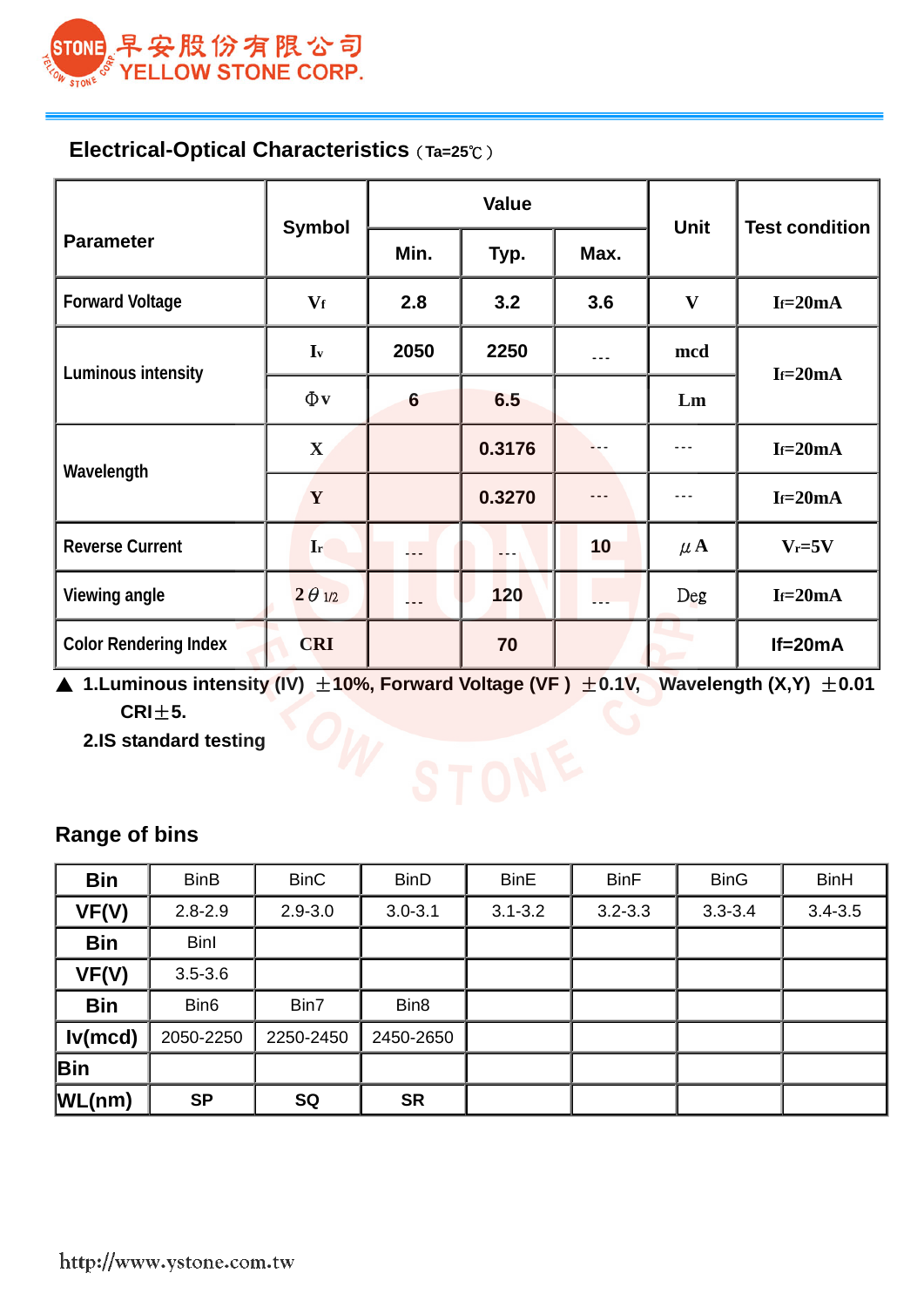





| Bin Code | $\tau$ | $\tau$ | $\tau$ |        |        |        |        |        |
|----------|--------|--------|--------|--------|--------|--------|--------|--------|
| SR       | 0.3011 | 0.3127 | 0.305  | 0.2972 | 0.3136 | 0.3095 | 0.311  | 0.3276 |
| SQ       | 0.311  | 0.3276 | 0.3136 | 0.3095 | 0.3229 | 0.324  | 0.3214 | 0.344  |
| SP       | 0.3214 | 0.344  | 0.3229 | 0.324  | 0.3336 | 0.34   | 0.334  | 0.364  |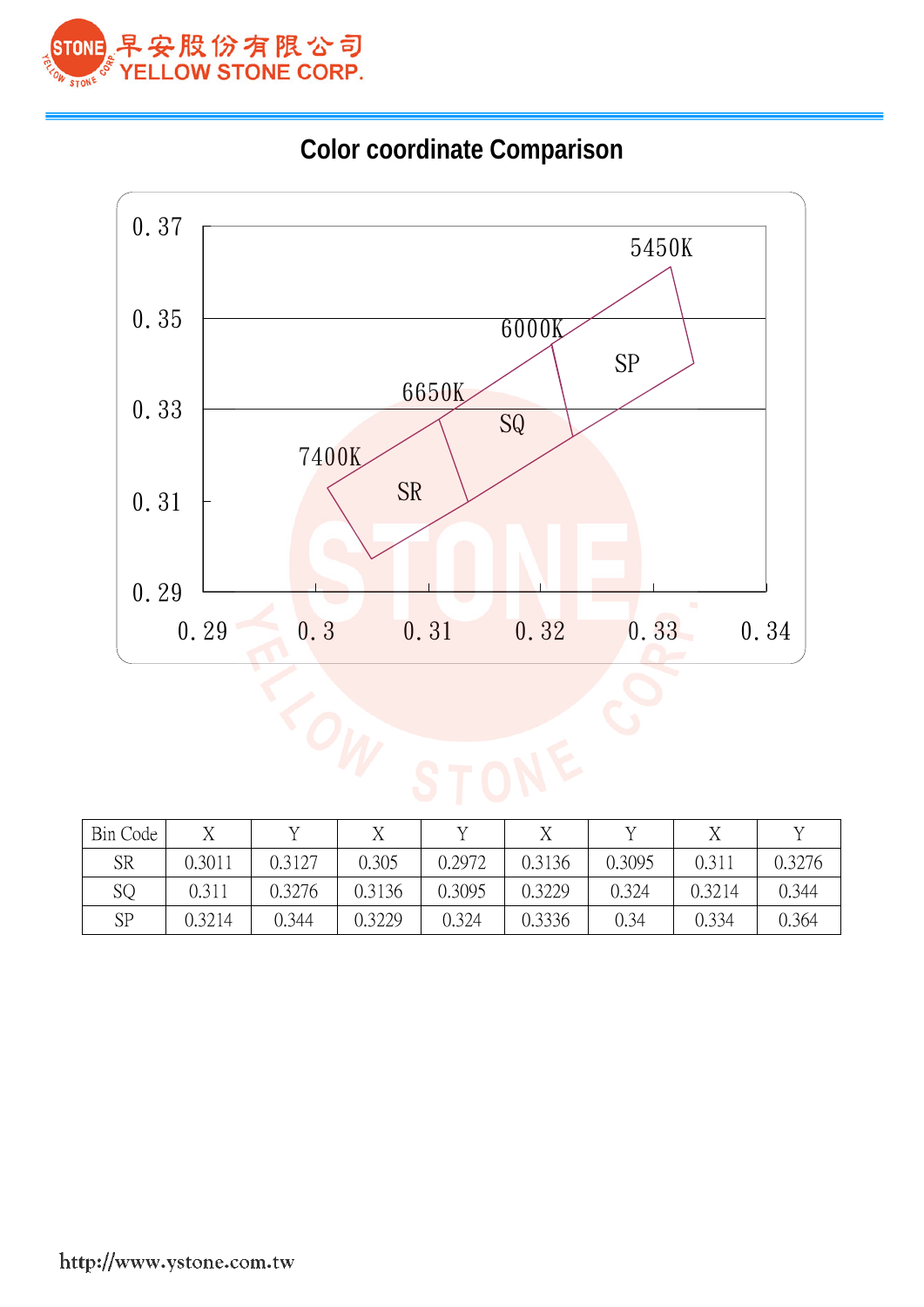

## **Outline Dimensions**



- **§** All dimensions are in millimeters.
- **§** Tolerance is ±0.1 ㎜ unless other specified
- **§** Specifications are subject to change without notice.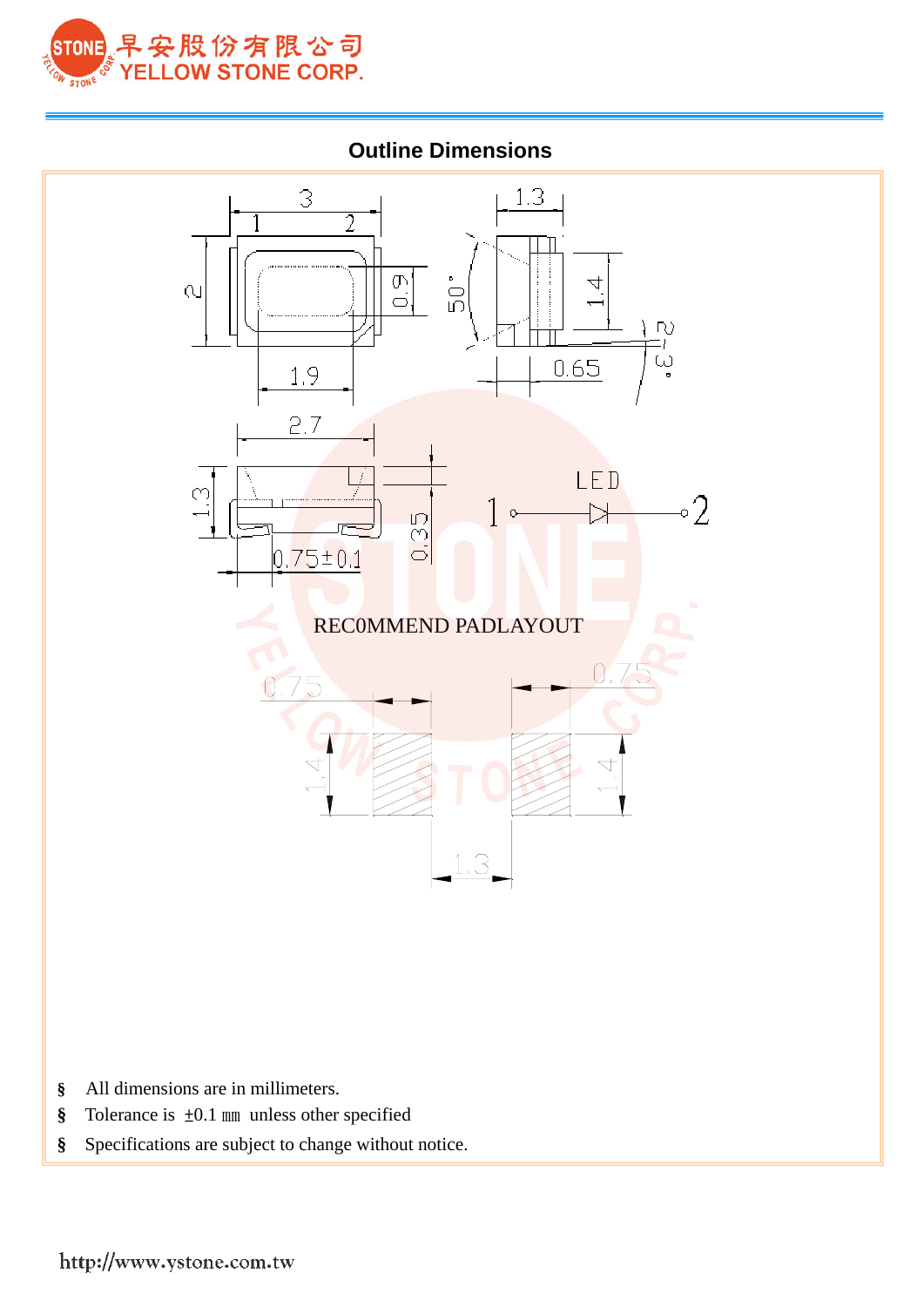

## **COMMODITY: SURFACE MOUNT CHIP LED SMD SPECIFICATION**

## DEVICE NUMBER: **1SC3020W32F0WC01**

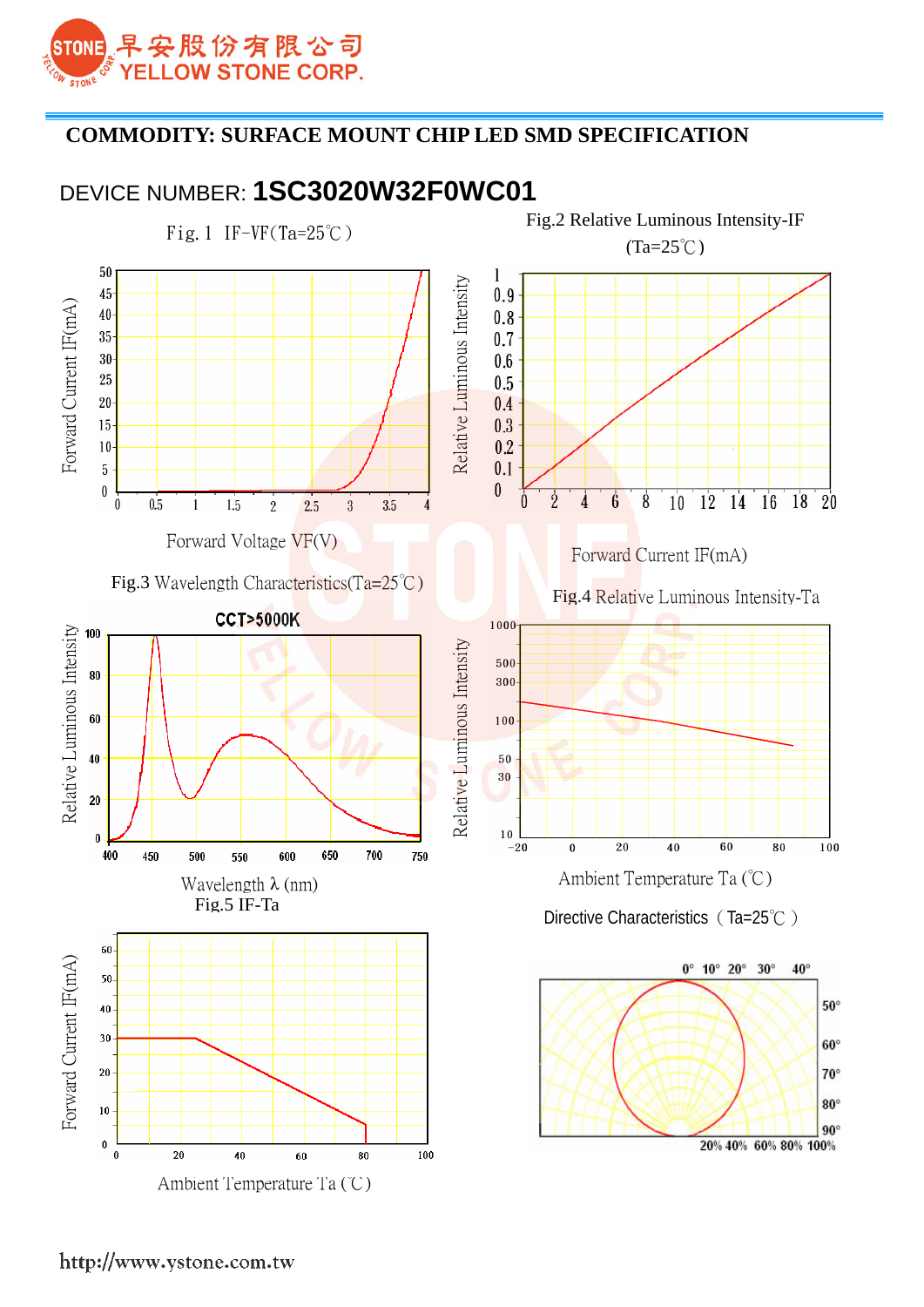

## **Reflow Profile**

Reflow Temp/Time



### NOTES:

- 1. We recommend the reflow temperature 240℃(±5℃).the maximum soldering temperature should be limited to 260℃.
- 2. Don't cause stress to the silicone resin while it is exposed to high temperature.
- 3. Number of reflow process shall be 1 time .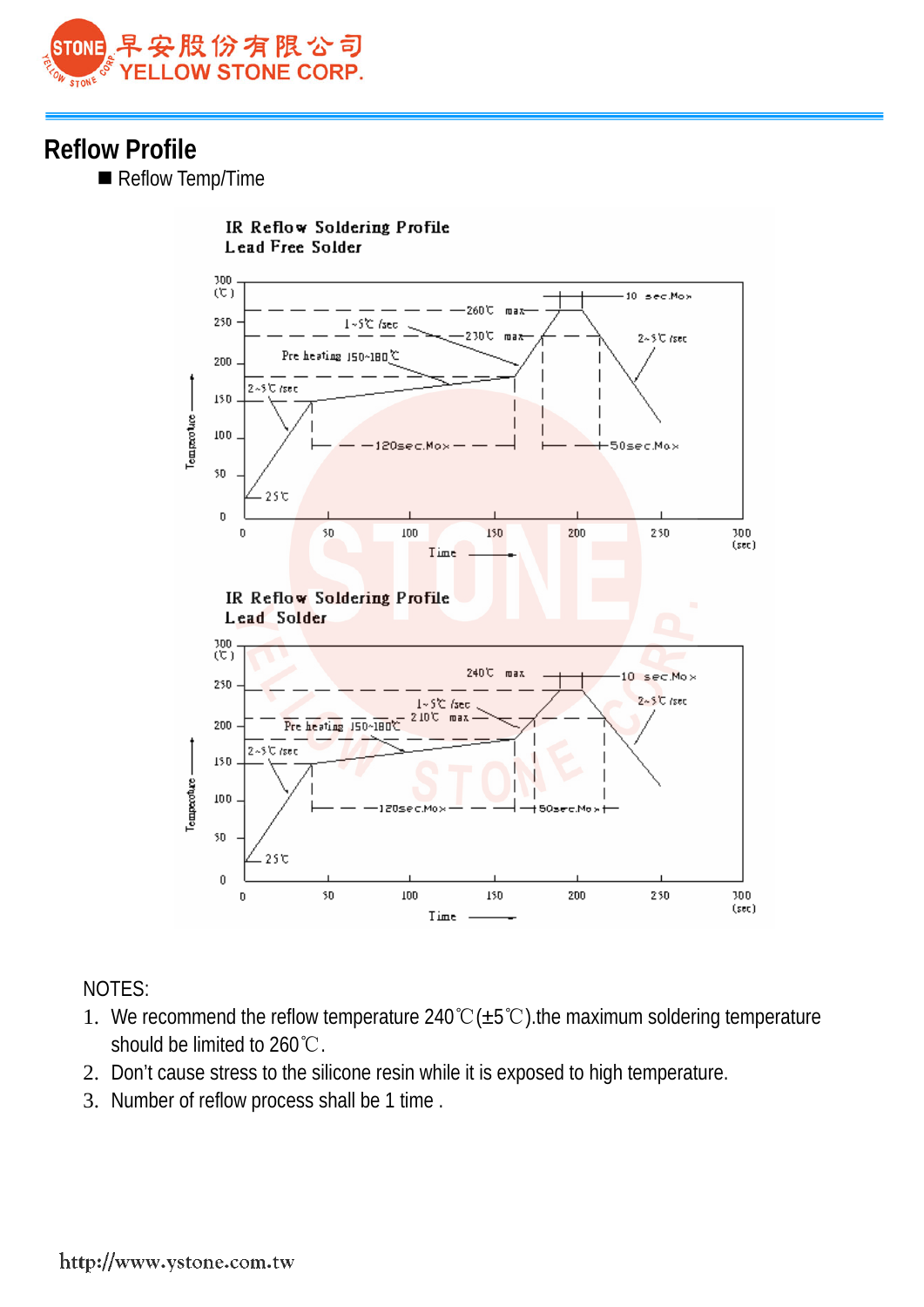

## **Test circuit and handling precautions**

■ Test circuit



- Handling precautions
	- 1. Over-current-proof

Customer must apply resistors for protection; otherwise slight voltage shift will cause big current change (Burn out will happen).

- 2.Storage
	- 2.1 It is recommended to store the products in the following conditions: Humidity: 60% R.H. Max.

Temperature : 5℃~30℃(41℉~86℉)

2.2 Shelf life in sealed bag: 12 month at  $\langle 5^{\circ}C - 30^{\circ}C \rangle$  and  $\langle 60^{\circ}C \rangle$  R.H. after the package is

Opened, the products should be used within a week or they should be keeping to stored at 

 $\leq$  20%R.H. with zip-lock sealed.

3.Baking

 It is recommended to baking before soldering when the pack is unsealed after 24hrs. The Conditions are as followings:

- $3.1$  70 $\pm$ 3℃ x(12~24hrs) and  $\leq$  5%RH, taped reel type
- 3.2 100±3℃ x(45min~1hr), bulk type
- 3.3 130±3℃ x(15~30min), bulk type

It shall be normal to see slight color fading of carrier(light yellow) after baking in process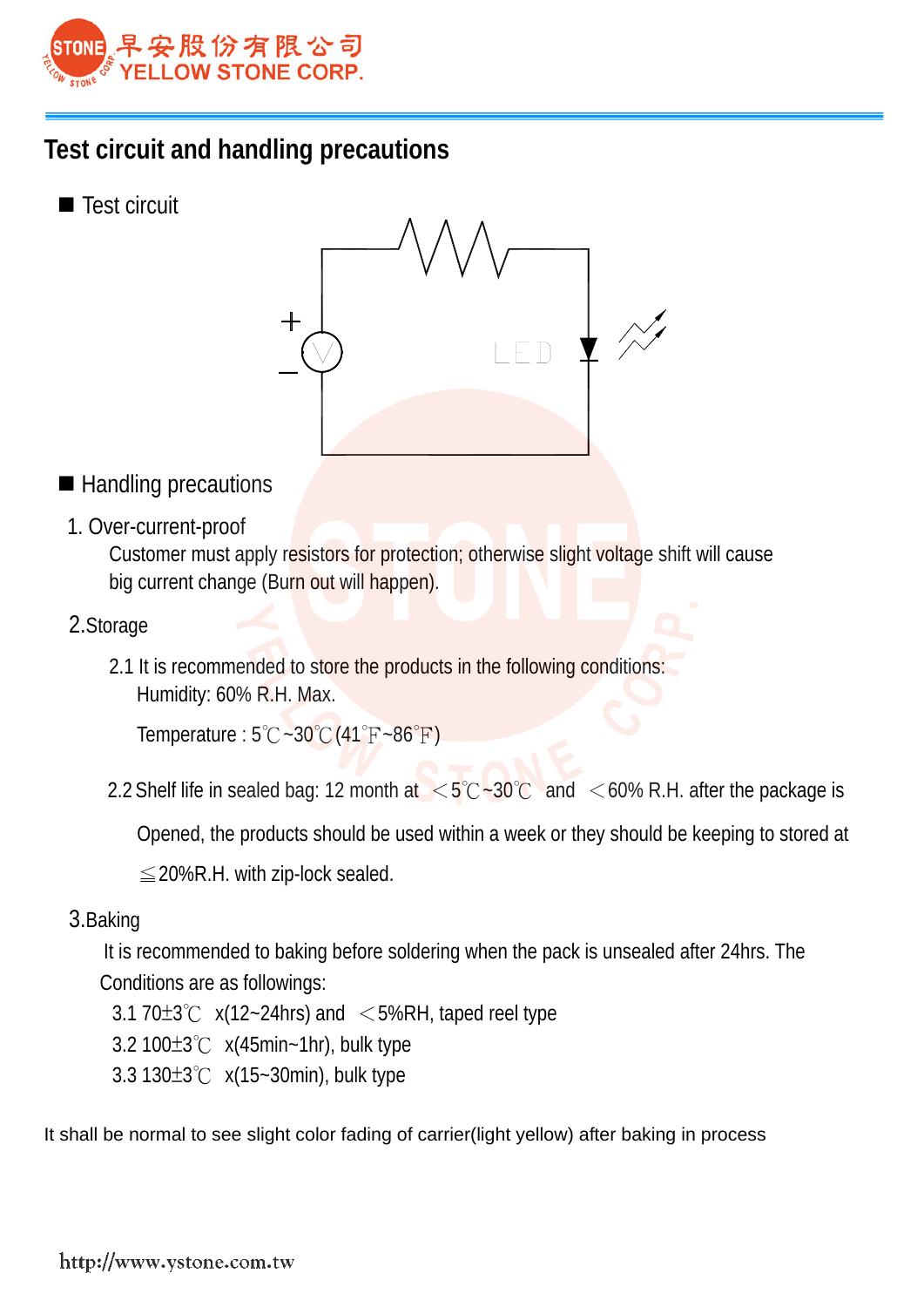

# **Test items and results of reliability**

| <b>Type</b>               | <b>Test Item</b>                    | <b>Test Conditions</b>                                               | <b>Note</b>     | Number of<br>Damaged |
|---------------------------|-------------------------------------|----------------------------------------------------------------------|-----------------|----------------------|
|                           | Temperature Cycle                   | $-45^{\circ}$ C 30min<br>$\uparrow \downarrow 20$ min<br>105°C 30min | 100 cycle       | 0/22                 |
|                           | <b>Thermal Shock</b>                | $-10^{\circ}$ C 15min<br>$\uparrow$ ↓ 5min<br>100°C 15min            | 100 cycle       | 0/22                 |
| Environmental<br>Sequence | <b>High Humidity Heat Cycle</b>     | $30^{\circ}C \Leftrightarrow 65^{\circ}C$<br>90%RH 24hrs/1cycle      | 10 cycle        | 0/22                 |
|                           | <b>High Temperature Storage</b>     | $T_a = 100^{\circ}C$                                                 | <b>1000 hrs</b> | 0/22                 |
|                           | <b>Humidity Heat Storage</b>        | $T_a = 85^{\circ}C$<br>RH=85%                                        | <b>1000 hrs</b> | 0/22                 |
|                           | Low Temperature Storage             | $T_a = -40^{\circ}$ C                                                | 1000 hrs        | 0/22                 |
|                           | Life Test                           | $Ta=25^{\circ}C$<br>$I_F = 20mA$                                     | 1000 hrs        | 0/22                 |
| Operation<br>Sequence     | <b>High Humidity Heat Life Test</b> | 85°C RH=85%<br>$I_F = 15mA$                                          | 500 hrs         | 0/22                 |
|                           | Low Temperature Life Test           | $T_a = -20^{\circ}$<br>$I_F = 20mA$                                  | 1000 hrs        | 0/22                 |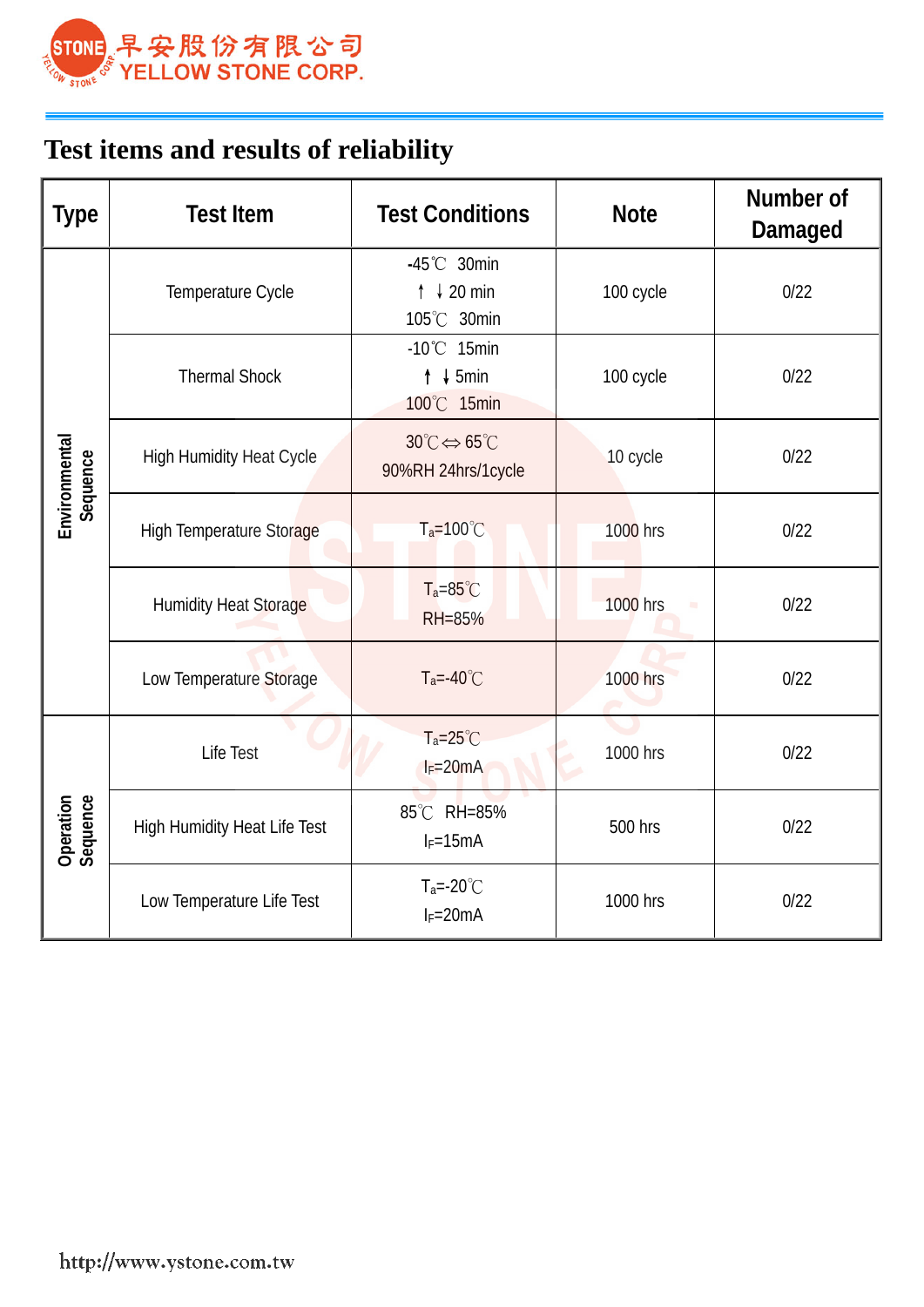

**3020 Single-Color High Performance SMD Top LEDs Packaging Specifications**



**Feeding Direction ● Dimensions of Reel** (Unit: mm)



z **Dimensions of Tape (Unit: mm)** 



**Arrangement of Tape** 



#### **NOTES**

- 1. Empty component pockets are sealed with top cover tape;
- 2. The maximum number of missing smds is two;
- 3. The cathode is oriented towards the tape sprocket hole in accordance with ANSI/EIA RS-481 specifications;
- 4. 2,000pcs/Reel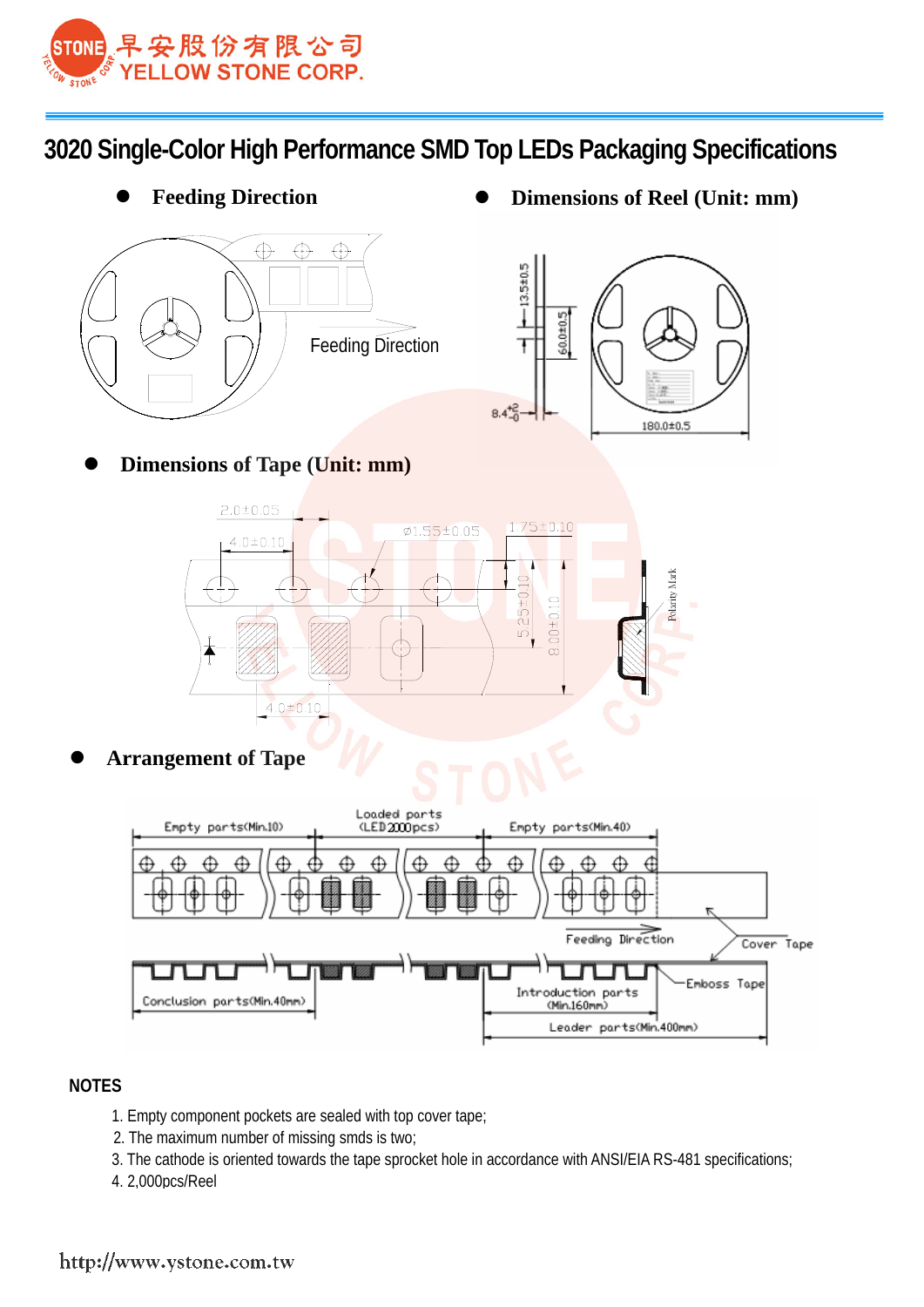

**3020 Single-Color High Performance SMD Top LEDs Packaging Specifications**

**Packaging specifications** 



### NOTES:

Reeled products (The most numbers of products are 2,000pcs) packed in a seal off moisture-proof bag along with a desiccant one by one, Seven moisture-proof bag of maximums (total maximum number of products are 14,000pcs) packed in an inside box (size: about 238mm x about 194mm x about 102mm) and four inside boxes of maximums are put in the outside box (size: about 410mm x about 254mm x about 229mm) Together with buffer material, and it is packed. (Part No., Lot No., quantity should appear on the label on the moisture-proof bag, part No. And quantity should appear on the section request form on the cardboard box.) .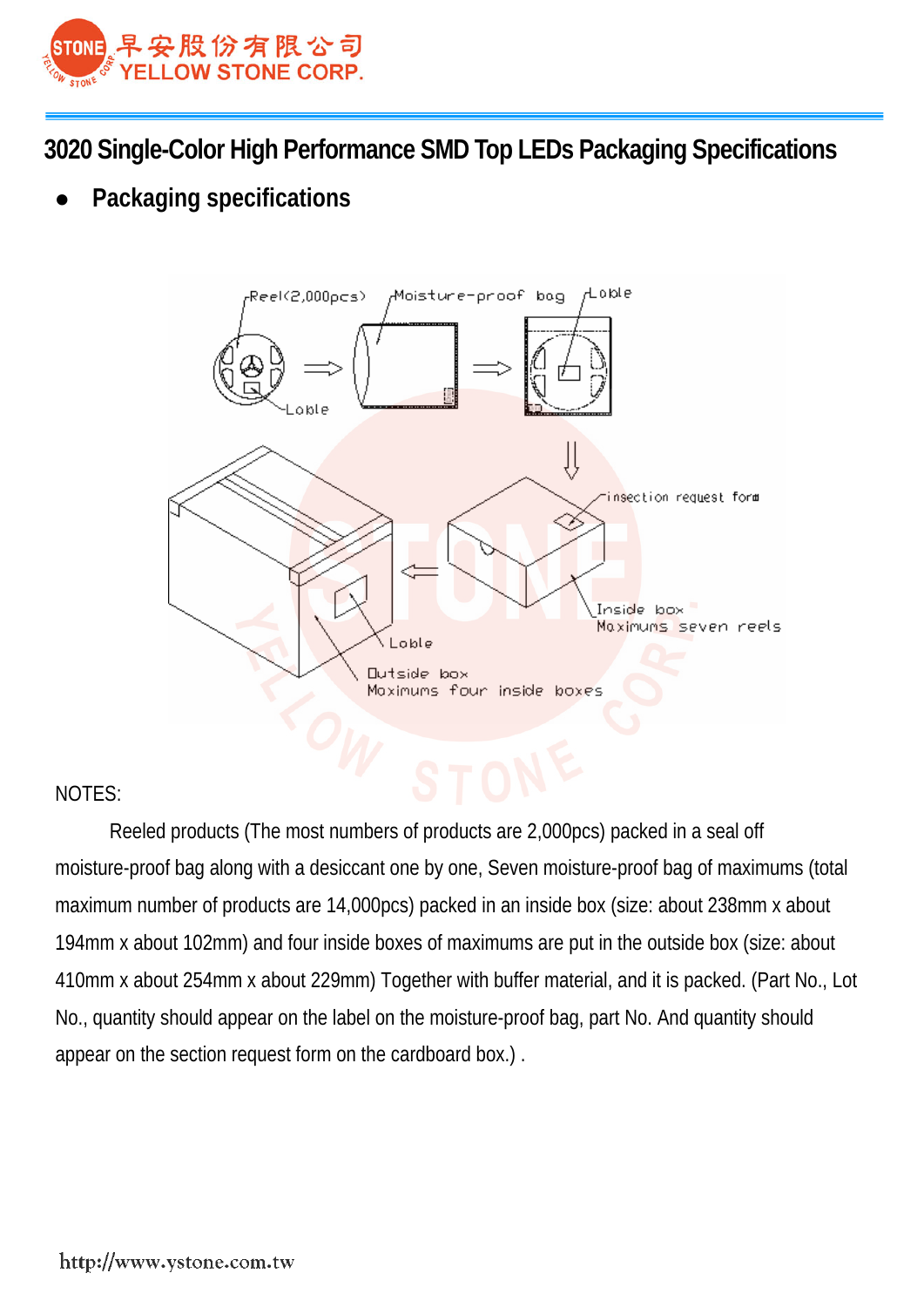

## LED Usage and Handling Instructions

- No.1、soldering
	- A、It's not better to be manual soldering.
	- B、Reflow soldering:
		- $(1)$  Soldering according to the following temperature chart is highly recommended



(2) Soldering paste

Use soldering paste with the melting point at 230℃ is recommended

### No.2、Collet

## (1)Abnormal situation caused by improper setting of collet

To choose the right collet is the key issue in improving the product's quality. LED is different from other electronic components, which is not only about electrical output but also for optical output. This characteristic made LED more fragile in the process of SMT. If the collet's lowering down height is not well set, it will bring damage to the gold wire at the time of collet's picking up and loading which will cause the LED fail to light up, light up now and then or other quality problems <u>and the state of the sta</u>

(2) How to choose the collet

During SMT, please choose the collet that has larger outer diameter than the lighting area of lens, in case that improper position of collet will damage the gold wire inside the LED. Different collets fit for different products, please refer to the following pictures cross out:.